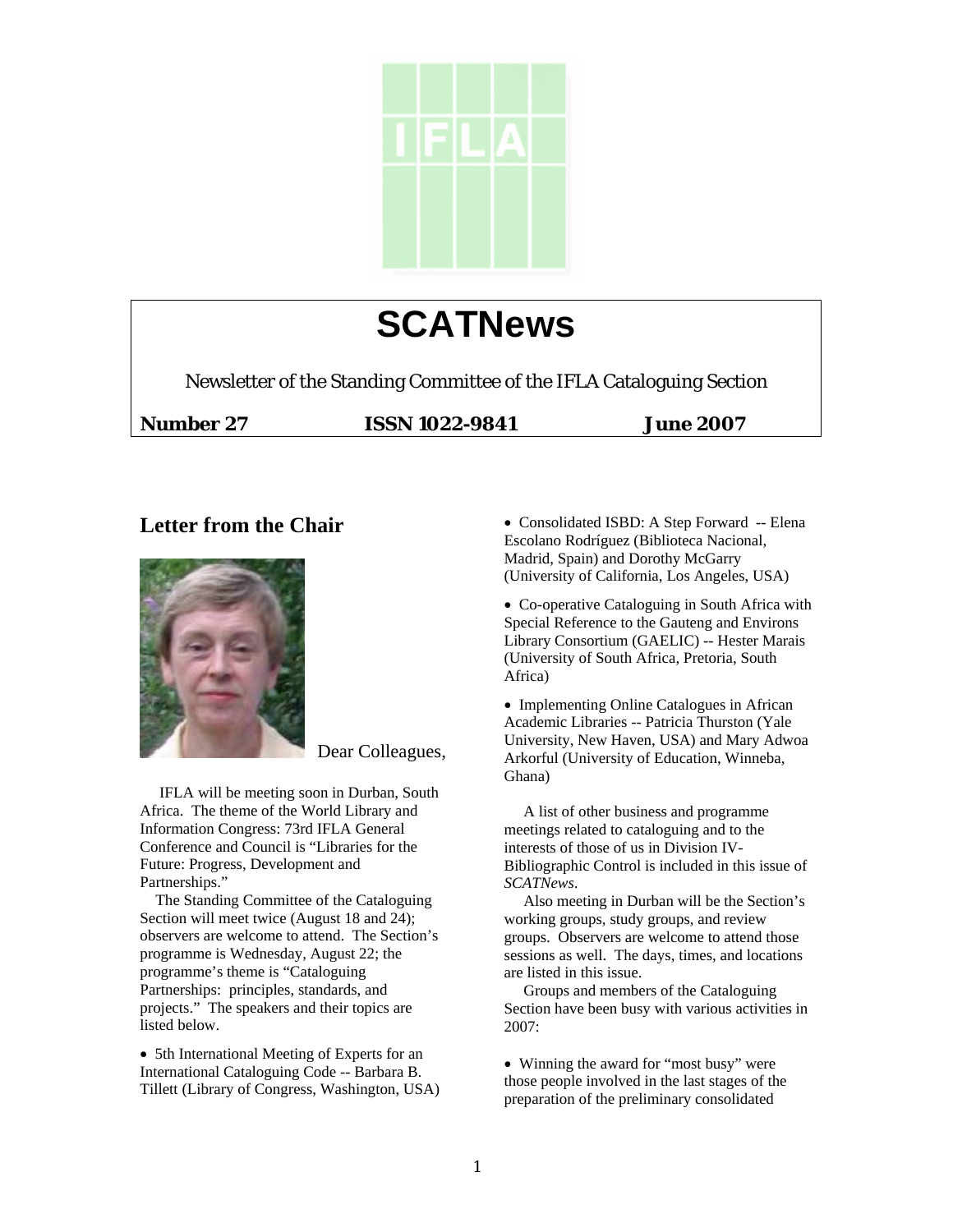edition of the ISBDs, especially Elena Escolano Rodríguez (Chair, ISBD Review Group), Dorothy McGarry (Chair, Study Group on Future Directions of the ISBDs), and John Hostage (the section's Information Coordinator who spent countless hours preparing the file for the publisher). See the separate ISBD article in this issue.

• Ulrike Junger and Marit Vestlie joined Ben Gu and me in the review of the proposed papers for the Section's programme in Durban.

• Erik Thorlund Jepsen and other members of the Working Group for Bibliographic Recommendations for Digital Text Documents met in February in Copenhagen, Denmark.

• Mauro Guerrini represented the Section at a March meeting of the IFLA/International Publishers Association Steering Group's meeting in Turin, Italy. Of special interest was the topic "Cooperation between libraries and publishers in respect of bibliographic control."

• Jaesun Lee and Marcia Zeng were selected by incoming IFLA President Claudia Lux to be two of the nine members of the IFLA World Digital Library Working Group. I was pleased to be able to greet Jaesun and Marcia when they came to my library (Library of Congress in Washington, D.C.) for the group's first meeting in early May.

• Barbara Tillett and other members of the planning committee for the International Meeting of Experts for an International Cataloguing Code (IME ICC) are making arrangements for the meeting in Pretoria prior to the Durban conference. Elena Escolano Rodríguez and Pat Riva will again make their presentations on ISBD and FRBR, respectively. Ana Lupe Cristán (Library of Congress, Washington, D.C.) continues to work with Barbara on preparation of the proceedings from the 2006 meeting in Seoul. See the separate article in this issue for more information about IME ICC.

 CATSMAIL is the Cataloguing Section's Standing Committee Mailing List. When it was established, it was restricted to members of that committee and to members of section groups. There has not been very much communication on that list; most of the messages are sent just prior to the annual conference. There have also been many requests to be subscribers from former

members of the Standing Committee and from interested colleagues around the world. The Standing Committee decided to remove the restriction on who could subscribe to CATSMAIL. So, if you are interested in being a subscriber, please go to this Web site: [http://infoserv.inist.fr/wwsympa.fcgi/info/catsma](http://infoserv.inist.fr/wwsympa.fcgi/info/catsmail) [il.](http://infoserv.inist.fr/wwsympa.fcgi/info/catsmail) I encourage current and new members of CATSMAIL to use this mailing list as a way to communicate your questions, announcements of projects or conferences, and helpful answers.

 2007 was an election year in IFLA. The Cataloguing Section was one of seven sections requiring a ballot for new members for 2007- 2011 terms because there were more nominations than openings. The members of the Standing Committee for 2007-2009 are listed in this issue. Elections for Section officers (Chair, Secretary, Information Coordinator, Newsletter Editor) will be the first activity at the Standing Committee meeting on August 18.

 I want to thank the following colleagues who will be leaving the Standing Committee at the Durban meeting: Natalia Kulygina, Jaesun Lee, Cristina Ramos, Marit Vestlie, and Marcia Zeng. We look forward to their continued interest in and work for the Cataloguing Section.

I look forward to seeing you in Durban!

 Regards, Judy Kuhagen (jkuh@loc.gov)



# **ISBD Preliminary Consolidated Edition** by Elena Escolano Rodríguez

 Until now there have been seven specialized ISBDs, plus the General ISBD. These ISBDs have been revised and published at various times, with no method for incorporating changes made in newer texts that affect all the ISBDs into the older texts.

 The ISBD Review Group, in charge of maintaining and updating these standards for description and keeping them consistent, had concerns that some inconsistencies and ambiguities have developed regarding some stipulations in these different ISBDs. For this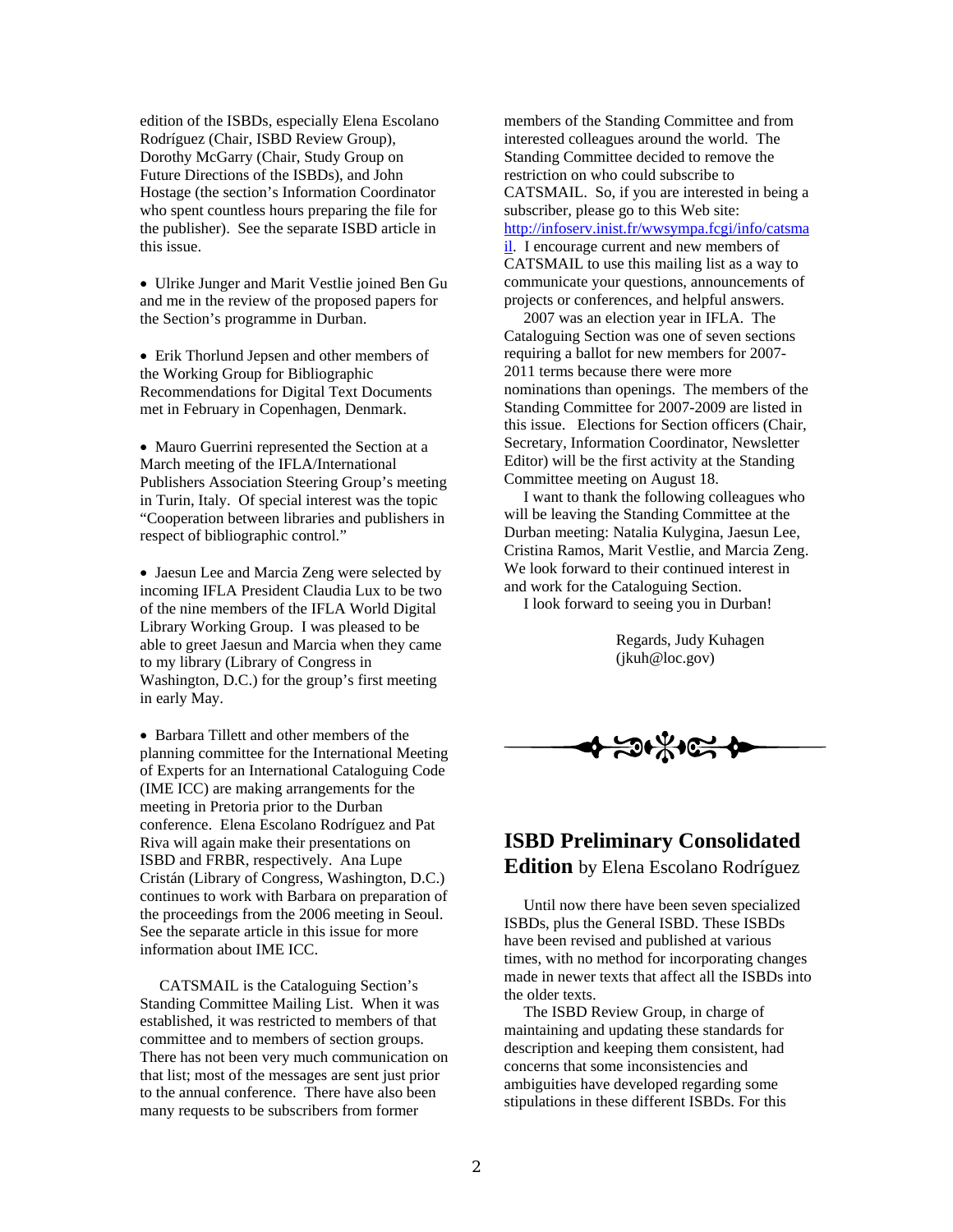reason it was decided in 2003 at the Berlin Conference to set up a Study Group on Future Directions of the ISBDs.

 This Study Group, chaired by Dorothy McGarry, decided that consolidation of the ISBDs was feasible. The Study Group was then charged by the Review Group with the task of preparing a definitive text.

 The seven specialized ISBDs have been consolidated into a single ISBD to provide for greater harmonization in the stipulations for cataloguing different types of resources and to make updating of the stipulations easier. The consolidation also provides updating of information on whether a data element is mandatory, bringing these stipulations into closer conformance with FRBR data requirements.

 The work received ICABS support for merger of the text and meetings of the Study Group. Project money was also granted by the IFLA Professional Committee.

 After three years of intense work and several meetings, the final text was sent for world wide review in July of 2006 for a period of three months to receive comments. The Study Group revised the text as a result of the comments received and met for four days toward the end of 2006 at the Bibliothèque nationale de France in Paris, considering the comments, incorporating those on which there had been consensus, and setting some aside for future consideration. Suggestions that would result in large changes were, for the most part, put aside for consideration for the first update. The texts of the approved ISBD(ER) and the post world wide review of ISBD(CM) and ISBD(A) were used for updating the texts from the published ISBDs.

 The revised text was sent by the Study Group to the entire ISBD Review Group for consideration and comments on January 16, 2007, for responses by February 15. The text was approved by the Review Group, and following consideration of comments received, a revised version was ready to be sent to the Cataloguing Section's Standing Committee on February 23. Approval of the publication by the Standing Committee was announced on March 25, 2007.

 As had been decided by the Standing Committee at the IFLA 2006 Seoul conference, this ISBD Preliminary Consolidated Edition will replace the seven specialized ISBDs.

 The structure has been changed for integrating the description of all types of resources, and the stipulations for cataloguing the various resources (e.g., books, maps, sound recordings, web sites) are made more consistent with each other and are more current.

 The consolidated ISBD is useful and applicable for descriptions of bibliographic resources in any catalogue, whether an online public access catalogue or a catalogue less technologically advanced, and it is also independent of any specific format for information.

 Some of the changes that can be found in this new version are as follows:

The use of prescribed punctuation has been modified in a couple of ways providing interoperability with other metadata schemas.

• Definitions have been combined in a Glossary that includes those that had been at 0.2 in the individual ISBDs and those that had been in several appendices in those ISBDs.

• Area 3 will be limited to mathematical data for cartographic resources, to music format information, and to numbering for serials. Area 3 has been omitted for electronic resources.

• In area 6, the ISSN has been made mandatory if available for all resources.

 It was decided that the examples generally should exemplify only the stipulation being considered. Full examples will be published separately in a supplement, rather than being included in the ISBD itself. The Review Group considered that examples are very important to understand and apply the ISBD, so at the Seoul conference in 2006 it set up a Study Group to prepare a publication that can be issued later. This group is chaired by William Garrison and Jaesun Lee, and work on the appendix is currently underway.

 The Review Group does not expect this text to solve all the problems that are present in today's cataloguing processes. However, the consolidated ISBD is intended to serve as a definitive text for description of all types of published resources and to make the cataloguing of resources that share characteristics of more than one format simpler and easier.

 In addition, it is anticipated that revisions will be made more frequently in the future, since the process of revision will be faster. It is also expected that the first update will be in a couple of years. One main issue that will be addressed is the content and location of the GMD, which are expected to be changed following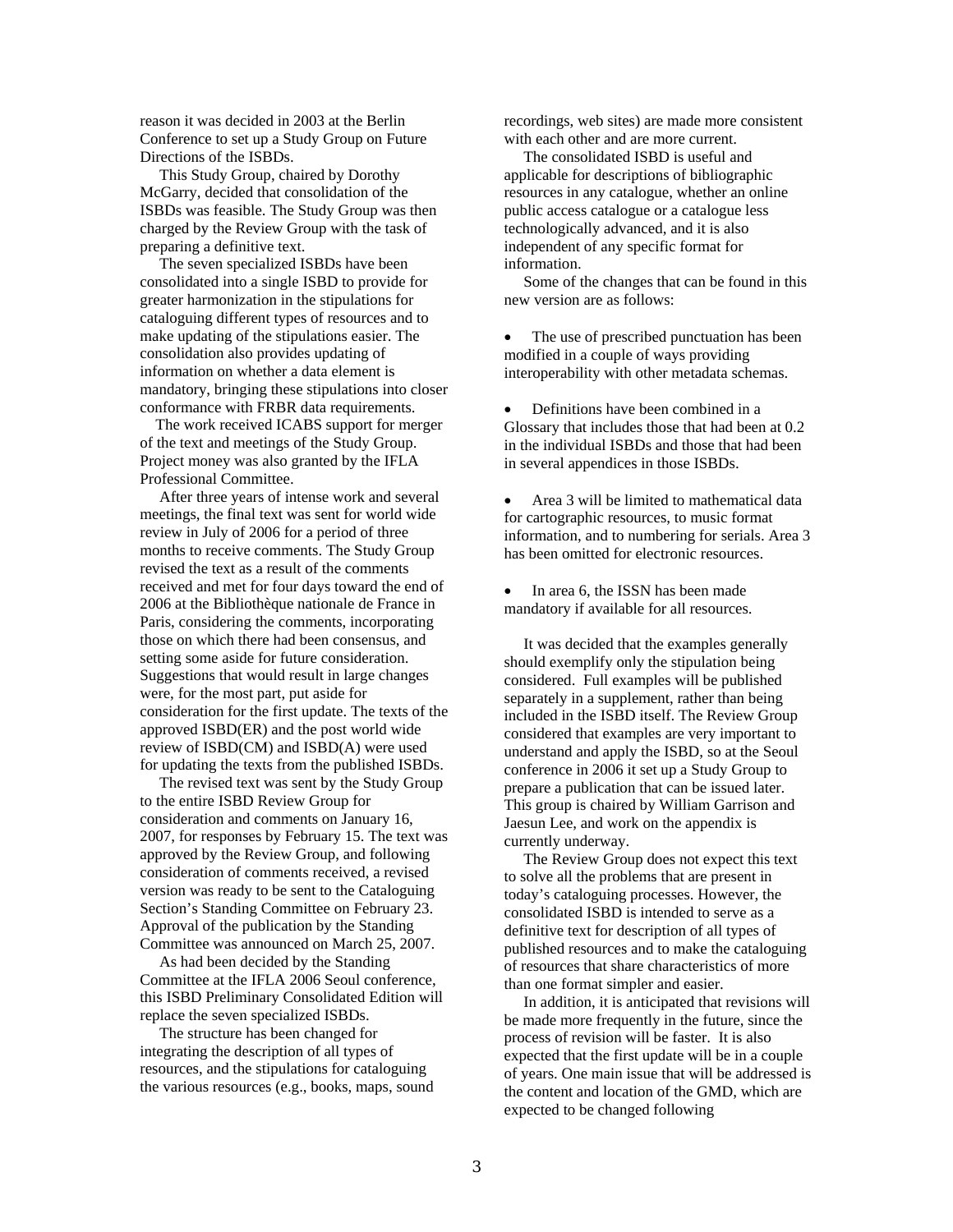recommendations still to be received from the Material Designations Study Group, chaired by Lynne Howarth.

 As a consequence of changing the review process to make changes faster in the future, at the Seoul meeting the Review Group decided to recommend both an electronically remote access publication on the Cataloguing Section's IFLANET site and a printed publication in looseleaf format. The loose-leaf format is excellent for accommodating regular, periodic updating, and is a more economical option for active cataloguing agencies. In addition, it will make it easier to keep translations updated.

 We expect both publications will be available in the next few months.

.



# **The DCMI Affiliate Program: Sustaining the Dublin Core** by Sam Oh

 Standards, and particularly standards in the domain of information technology, need to be maintained. They need to continue to meet the needs of their users in a changing world. This means that an organization or a group of organizations need to take responsibility. One important aspect of this is that there need to be sufficient resources to undertake this maintenance role, including human and financial resources.

### OUTLINE OF THE PROGRAM

 In 2003, the Dublin Core Metadata Initiative (DCMI) established an international Affiliate Program to secure the necessary resources for the longer term, and at the same time to better integrate national communities into the global initiative. The Program is open to public and non-profit organizations or consortia that are willing to represent their individual countries. An affiliate pays an annual fee that is differentiated by country, much like the approach for United Nations contributions. In return, an affiliate gets a seat on the DCMI Board of

Trustees that gives direct influence on the directions and activities of DCMI. Current affiliates represent Finland, the UK, Singapore, New Zealand and Korea. DCMI is encouraging other countries and organizations to join the Affiliate Program.

## ROLE OF AFFILIATES

 Affiliates have a strong role in the geographic areas that they represent and develop activities to support the local community, such as maintenance of local documentation (either translated or otherwise adapted to local needs), promotion and maintenance of Dublin Core as a national standard, promotion and outreach to local communities that enables feedback to the global level, and the provision of Dublin Corebranded training and services.

## THE DUBLIN CORE METADATA INITIATIVE

 The Dublin Core Metadata Initiative (DCMI) is probably best known for the development and maintenance of the Dublin Core Metadata Element Set that was endorsed as international standard 15836 by ISO in 2003.

 DCMI also develops other specifications, such as the DCMI Metadata Terms, a larger set of commonly applicable metadata elements; the DCMI Abstract Model, the reference model for Dublin Core and other metadata; and supporting documentation such as encoding guidelines and XML and RDF schemas.

 According to its mission statement, DCMI aims to further develop and maintain international standards for describing resources, to support a world wide community of users and developers and to promote widespread use of Dublin Core solutions.

 DCMI is *independent*, not controlled by specific commercial or other interests and not biased towards specific domains or technical solutions; it is *international*, seeking and encouraging participation from organizations anywhere in the world while respecting linguistic and cultural differences; and it can be *influenced* as it is open to unrestricted participation and aims at building consensus among the participating organizations.

 The philosophy underlying the work of DCMI is that basic results (standards, documentation) are and should remain freely available, with no usage restrictions, and that participation is open to all, at no cost.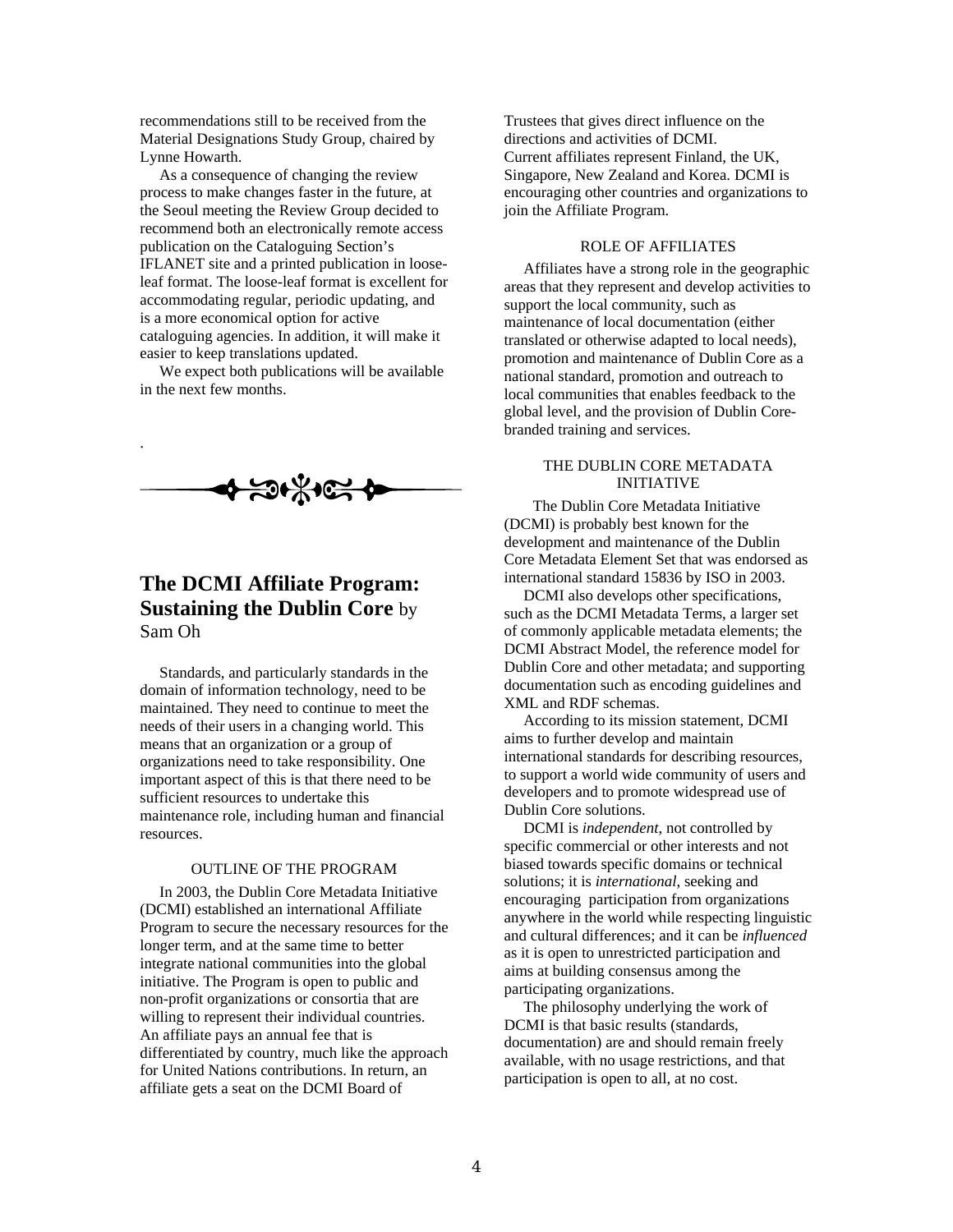Participants from over 50 countries represent many domains, e.g. education, government information, corporate knowledge management, and specific interest groups such as those are involved with technical architecture and accessibility. Participants have a chance to meet at the annual International Conference on Dublin Core and Metadata Applications. The next conference will take place in Singapore from 27 through 31 August 2007, hosted by the National Library Board of Singapore. DCMI is owned by its community through the voluntary effort from DCMI participants, support from the DCMI Host (OCLC) and financial contributions from the DCMI Affiliates.

#### APPLICATION OF DUBLIN CORE IN PRACTICE

 It is fair to say that Dublin Core is a very successful standard for description and discovery of information on the web and in intranets. During the last several years, there has been a growing use of Dublin Core in specific communities that have high quality requirements, such as in the public sector, government information and corporate knowledge management. Several of these communities are currently working on Dublin Core Application Profiles, detailed descriptions on how the general Dublin Core specifications are used in a particular environment.

 Dublin Core, as a common metadata standard across domains, may also be seen as an essential building block for the semantic web and other sophisticated applications that automatically interpret and process information from various sources.

 These emerging applications need to be built on stable specifications and on standards that allow for future developments in a rapidly changing technological environment, in other words, on specifications and standards that are well-maintained and sustained for the long term. That is why the DCMI Affiliate Program aims to establish a stable and sustainable basis to ensure the long-term maintenance and quality of the Dublin Core standards and documentation. For further information, visit the DCMI Web site at [http://dublincore.org/,](http://dublincore.org/) or contact the DCMI Directorate at [directorate@dublincore.org.](mailto:directorate@dublincore.org)



# **IME ICC 5: last International Meeting of Experts for an International Cataloguing Code**

 Goal number 1 of the 2006-2007 Strategic Plan of the Cataloguing Section is "to promote the development of an international cataloguing code for bibliographic description and access."

 A series of meetings began in 2003 with the purpose of creating a statement of international cataloguing principles to update the 1963 "Paris Principles" on which many cataloguing standards have been based.

 The fifth and last IME ICC will take place in Pretoria, South Africa, on August 14-15, 2007, for the African countries. The earlier meetings were scheduled in other regions:

 2003: Frankfurt, Germany, for Europe and the Anglo-American rule makers

 2004: Buenos Aires, Argentina, for Latin America and the Caribbean

 2005: Cairo, Egypt, for the Arabic-speaking Middle East

 2006: Seoul, South Korea, for the Asian countries

 Draft international cataloguing principles were written at the first meeting, and they have been modified at each subsequent meeting. After each meeting, the revised document has been distributed to participants in the earlier meetings for their votes and comments.

 Proceedings of the first three meetings have been published as volumes 26, 28, and 29 in the *IFLA Series on Bibliographic Control*. Proceedings of the fourth meeting will be published in that series soon.

 Next year, the IME ICC Planning Committee and the Cataloguing Section will discuss recommendations and make decisions about the next phase of the project.

 For papers presented at the meetings and for drafts of the principles document and a glossary, see the meeting Web sites for the meetings. Many translations are also posted.

#### IME ICC1:

#### [http://www.ddb.de/standardisierung/afs/](http://www.ddb.de/standardisierung/afs/imeicc_index.htm)  IME ICC2:

<http://www.loc.gov/loc/ifla/imeicc/imeicc2/> IME ICC3: <http://www.loc.gov/loc/ifla/imeicc/> IME ICC4: <http://www.nl.go.kr/icc/icc/main.php> IME ICC5: [http://www.imeicc5.com](http://www.imeicc5.com/)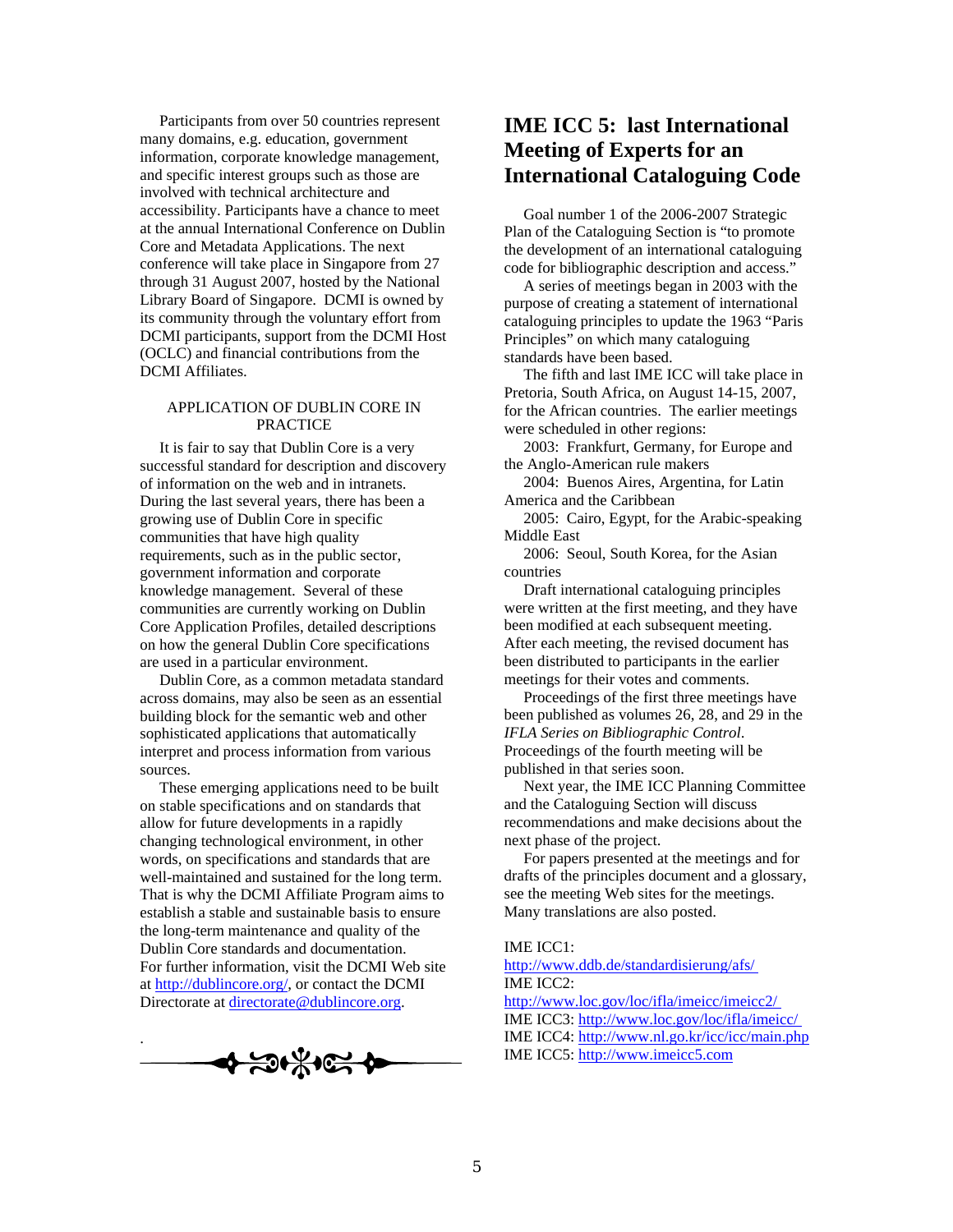# **News from the Library of Congress** by Susan R. Morris

 The following is a summary of news from the Library of Congress since our most recent previous report in the June 2005 issue of *SCATNews* (no. 23).

# JOHN BYRUM RECEIVES MELVIL DEWEY MEDAL FROM ALA

 John Byrum received the 2006 Melvil Dewey Medal and Citation for recent creative professional achievement of a high order at the American Library Association 2006 Annual Conference in New Orleans, Louisiana, last June. John retired as chief of the Regional and Cooperative Cataloging Division at the Library of Congress in January 2006. Melvil Dewey Jury Chair Winston Tabb, dean of the University Libraries and director of the Sheridan Libraries at Johns Hopkins University, cited John's "extraordinary leadership in the fields of cataloging and bibliographic standards, both nationally and internationally, during a distinguished career spanning four decades." John is very well known to the Cataloguing Section. He was a member of the Section Standing Committee from 1985 to 1993 and an honorary member from 1994 to 2002. Throughout the latter period he was also a member of the Section on Bibliography Standing Committee, which he served as section secretary from 1999 to 2002. Among John's many other contributions to IFLA, he was a founding member of the International Federation of Library Associations and Institutions Study Group on the Functional Requirements for Bibliographic Records, which resulted in FRBR, the *Functional Requirements for Bibliographic Records.* As chair of IFLA's ISBD Review Group since 1986, John led the continuing revision and maintenance of the family of International Standard Bibliographic Descriptions for the full range of materials in library collections. He was the keynote speaker at the IFLA Bibliography Section's Open Program at the World Library and Information Congress in Oslo, Norway, in August 2005, and spoke or taught in numerous other IFLA workshops and programs on bibliographic control. Congratulations, John!

# BIBLIOGRAPHIC ENRICHMENT ACTIVITIES

 The Bibliographic Enrichment Advisory Team (BEAT) initiates research and development projects to increase the value of cataloging products to library users. The team's best-known project is the enrichment of online catalog records by providing electronic table of contents data (TOC). In fiscal 2006 (October 2005-September 2006), BEAT-developed software supported the inclusion of TOC in more than 28,488 records for Electronic Cataloging-in-Publication titles and enabled links to and from another 21,044 Library of Congress catalog records to D-TOC, or digital tables of contents, which resided on a server.

 The BEAT ONIX projects linked LC catalog records to tables of contents, publishers' descriptions, sample text, and author information provided by publishers in ONIX (Online Information Exchange), the standard for communicating book industry product information in electronic form. The Library of Congress now receives ONIX data for more than half of all publications issued commercially in the United States. At the end of calendar year 2006, there were 636,415 links from Library of Congress catalog records to ONIX-derived enhancements, including links to 33,510 sample texts and publishers' descriptions of more than 272,000 publications.

 The D-TOC project scans and links the tables of contents to catalog records for publications not already covered by BEAT's ECIP or ONIX TOC projects *(*see *SCATNews* no. 20, January 2004)*.* BEAT steadily expanded its D-TOC project in 2005 and 2006. All cataloging production divisions now select publications for the D-TOC project, to ensure coverage in all subject areas. Moreover, BEAT added publications in Chinese, German, Japanese, and Korean to its TOC projects in addition to English-language materials. The D-TOC project has also increased its coverage of specific LC collections, beginning with materials in United States history, as they are processed in the Library's long-term inventory program. Additionally, BEAT continues its collaboration with the Library of Congress Local History and Genealogy Reading Room, providing TOC links for family histories in class CS71 of the Library of Congress Classification. Another initiative provides TOC links for publications listed in the Library's exhibition catalogs and bibliographies. The newest BEAT projects link Englishlanguage summaries to catalog records for legal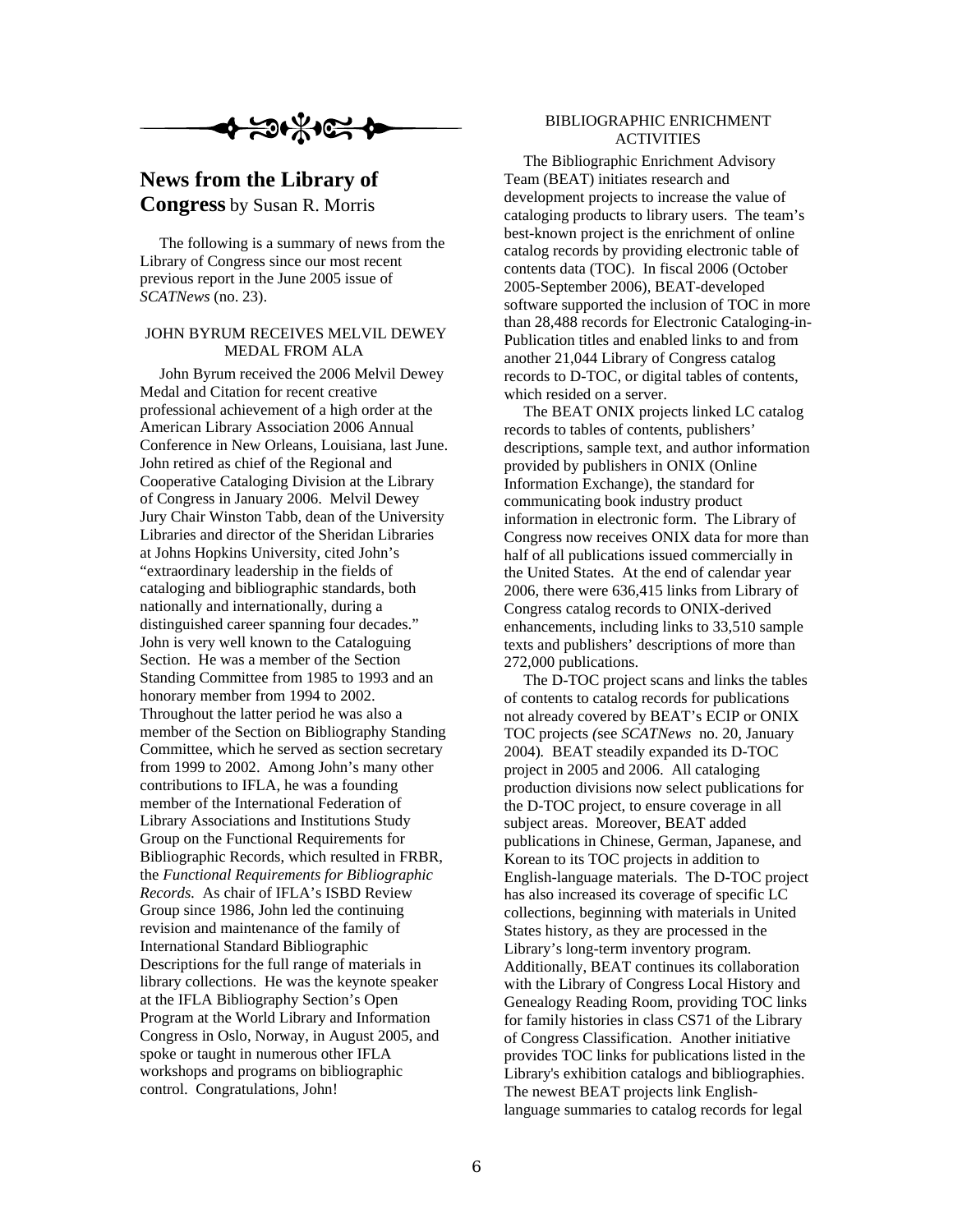materials and for titles in Chinese, Japanese, or Korean.

 As of March 2, 2007, the co-chairs of BEAT are Jeffrey Heynen, chief of the LC History and Literature Cataloging Division, and David Williamson, cataloging automation specialist. David continues as BEAT's principal software developer and Webmaster. More information about BEAT and all of its projects may be found at <http://www.loc.gov/catdir/beat> [April 2007].

#### CATALOGING IN PUBLICATION GOES ALL-ELECTRONIC

 Effective January 2007, the conventional (paper) Cataloging in Publication (CIP) program ceased to function as a standard mode for obtaining Library of Congress CIP data. The electronic CIP (ECIP) program became the standard, with a few exceptions such as forthcoming books that contain text with diacritic characters or that consist chiefly of graphic images, tables, charts or mathematical or chemical formulas, etc. More than two-thirds of all requests for Library of Congress CIP cataloging were already submitted electronically by the close of 2006. The Library of Congress CIP Division's publisher liaison staff has assisted publishers in making the transition to the electronic mode.

## ELECTRONIC RESOURCES MANAGEMENT **SYSTEM**

 In 2006, the Library of Congress Integrated Library System staff continued development of the Library's Electronic Resources Management System (ERMS), a software application to improve the availability of licensing information and holdings for electronic serials. This project incorporates the use of Microsoft Access™ database operations to facilitate the tracking and loading of bibliographic and holdings information. The Innovative Interfaces (III) WebOPAC software was installed to act as a Web front-end to the ERMS data, delivering a powerful search engine to present records with serial holdings, updated URLs, and the licensed terms of usage associated with subscriptions to electronic works. Through such displays searchers are advised not only of the means to connect directly with desired content, but also of any permissions and restrictions associated with that access. A technical team was trained to configure the Web presentation of the III WebOPAC data and has begun work to fold it

into other information made available on the Library's Web site.

 In April 2007, the LC Acquisitions and Bibliographic Access Directorate began a pilot project to test electronic resources processing. In the first phase, which will cover six months, a pilot team consisting of seven cataloging and acquisitions specialists is processing electronic monographs, serials, and integrating resources. The pilot team will test and evaluate tools that are already in place at LC to determine how best to use these tools to support an efficient workflow for acquiring, describing, managing, and providing access to electronic resources to staff and Library patrons. Tools to be considered include the in-house electronic resource tracking system TrackER; the LC Integrated Library System, which uses the Voyager software from the vendor ExLibris; ERMS; and the LC OpenURL resolver, FindIt!, which uses SFX from ExLibris. The pilot project will inform the further systems development and growth of data about licensed resources available to Library patrons.

# LIBRARY OF CONGRESS SERIES DECISION

 On June 1, 2006, the Library of Congress ceased to create and update series authority records and ceased to provide controlled series access points in the original bibliographic records that it produces. The Library continues to record series statements, as found on the items being cataloged, in its new original bibliographic records; controlled series access points are no longer added or modified when existing bibliographic records are updated for other reasons. In reaching this decision, the Library considered that indexing and keyword searching in integrated library systems have grown more powerful and can provide adequate access through series statements provided only in the 490 field of the MARC 21 bibliographic record.

 The Library of Congress series decision was initially very controversial, and LC has made extensive efforts to mitigate the impact on other institutions. The Library had originally intended to implement the decision on May 1, 2006, but delayed until June 1 in order to give other libraries time to plan for the change. The decision was discussed at no fewer than eighteen meetings or programs at the American Library Association Annual Conference in June 2006 with LC managers or trainers in attendance. Managers at LC also worked with OCLC, Inc., to help ensure that OCLC members can maintain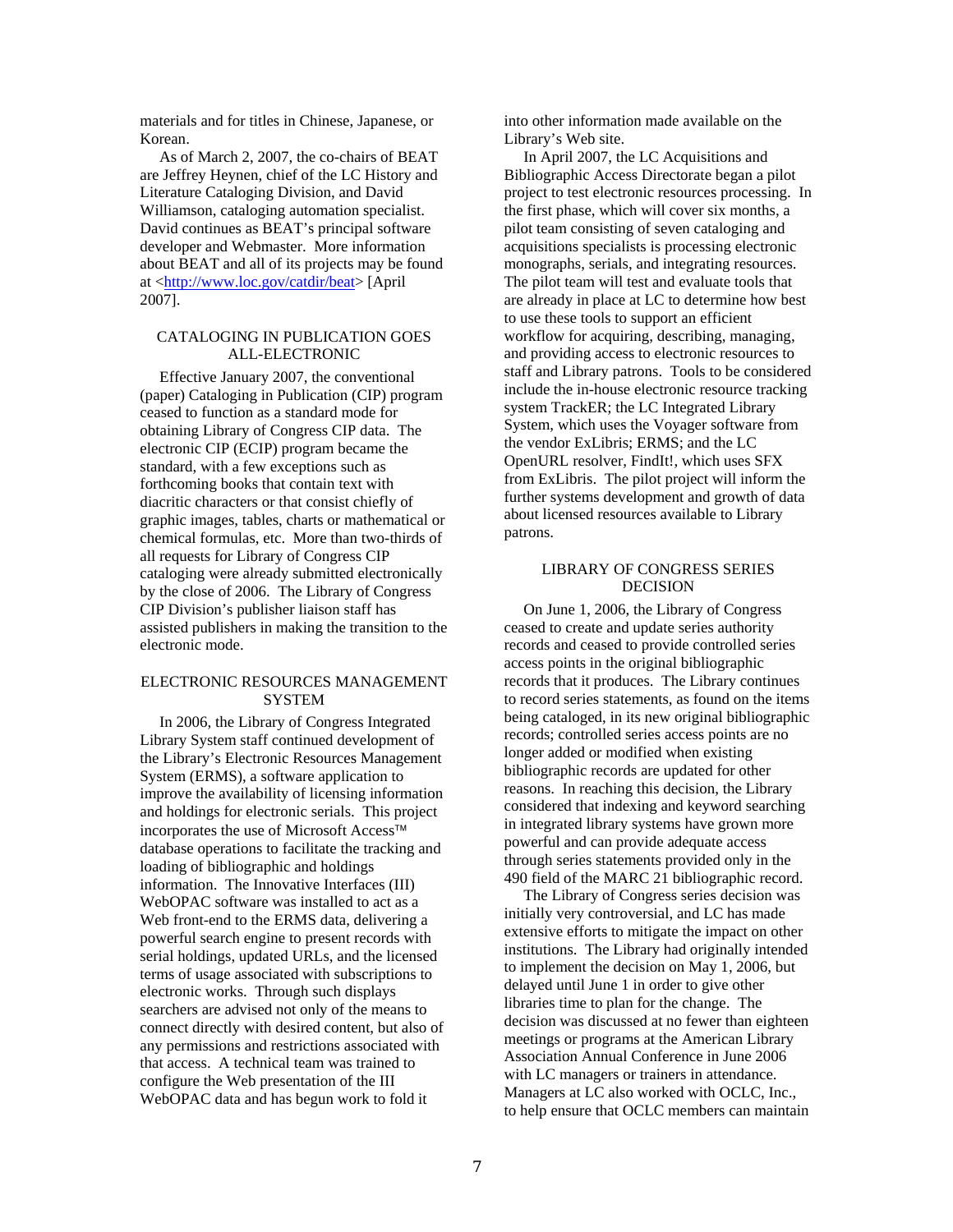controlled series access in their own catalogs if they consider this an important service to their users. As secretariat of the international Program for Cooperative Cataloging (PCC), the Library of Congress continues to provide consultation and training for those PCC members that wish to consult, create, or update series authority records for their own catalogs.

 The LC series decision and related new LC policy concerning its implementation are available on the Library of Congress Web site at <http://www.loc.gov/catdir/cpso/series.html> [April 2007]. The Web document includes some exceptions to the general decision, including legal multipart monographs, certain microform sets, and scholarly collections of music historical materials. The Library of Congress Cataloging Policy and Support Office revised the relevant *Library of Congress Rule Interpretations to AACR2* in time for the November 2006 update.

# LIBRARY OF CONGRESS WORKING GROUP ON THE FUTURE OF BIBLIOGRAPHIC CONTROL

 Associate Librarian for Library Services Deanna Marcum has convened a Working Group on the Future of Bibliographic Control to examine the future of bibliographic description in the 21st century. Composed of leading managers of libraries, library organizations, OCLC, Inc., Google, Inc., and Microsoft, Inc., the working group is chaired by Dr. José-Marie Griffiths, dean of the School of Information and Library Science at the University of North Carolina at Chapel Hill. Building on the work and results of the Library's Bicentennial Conference on Bibliographic Control for the New Millennium (2000), the new group will present findings on how bibliographic control and other descriptive practices can effectively support management of and access to library materials in the evolving information and technology environment; recommend ways in which the library community can collectively move toward achieving this vision; and advise the Library of Congress on its role and priorities.

 At its initial meeting at LC on November 2-3, 2006, the Working Group decided to hold three invitational regional meetings during 2007. The venues were chosen in or near large airports in different regions of the U.S. to make it easier for a broad range of participants to travel to the meetings. The first regional meeting was held at the headquarters of Google, Inc., in Mountain View, California, on March 8, 2007, and focused on Uses and Users of Bibliographic Data. The

next regional meeting will take place at the American Library Association headquarters in Chicago, Illinois, on May 9, and will focus on Structures and Standards for Bibliographic Data. The final regional meeting, on Economics and Organization of Bibliographic Data, is planned for the northern Virginia area on July 9. Each meeting will be preceded by distribution of a background paper that gives an overview of the current environment in which bibliographic control operates.

 In July or August, after the three meetings have taken place, the Working Group will meet again to draft a report and recommendations by September 1 for public comments, which will be taken into account in the group's final report, to be issued by November 1, 2007. More information on the Library of Congress Working Group on the Future of Bibliographic Control is available at a special public Web site, <http://www.loc.gov/bibliographic-future> [April 2007].

## REPORT ON THE CHANGING NATURE OF LIBRARY CATALOGS

 In March 2006, the Library of Congress issued a report that challenged assumptions about the traditional library catalog and proposed new directions for 21st-century libraries. Prepared by associate university librarian Karen Calhoun of Cornell University, "The Changing Nature of the Catalog and its Integration with Other Discovery Tools" argued that as the amount of information on the World Wide Web increases each day, library users want easy-touse catalogs that are part of the Web. Calhoun proposed that libraries define the communities they aim to serve; choose a strategic option for their catalogs; enable users to access full electronic content from the catalog; reduce the costs of producing catalogs; enrich the catalog for users by including book reviews, images of book jackets, and related information; and offer troubleshooting services and rush delivery of library materials. The report also presented a concrete planning process to help libraries make good decisions, market their services, introduce change in their organizations, and obtain funding.

 LC commissioned Calhoun to prepare "The Changing Nature of the Catalog and its Integration with Other Discovery Tools" as an outgrowth of the Library of Congress Bicentennial Conference on Bibliographic Control for the New Millennium, held in November 2000. The report is available at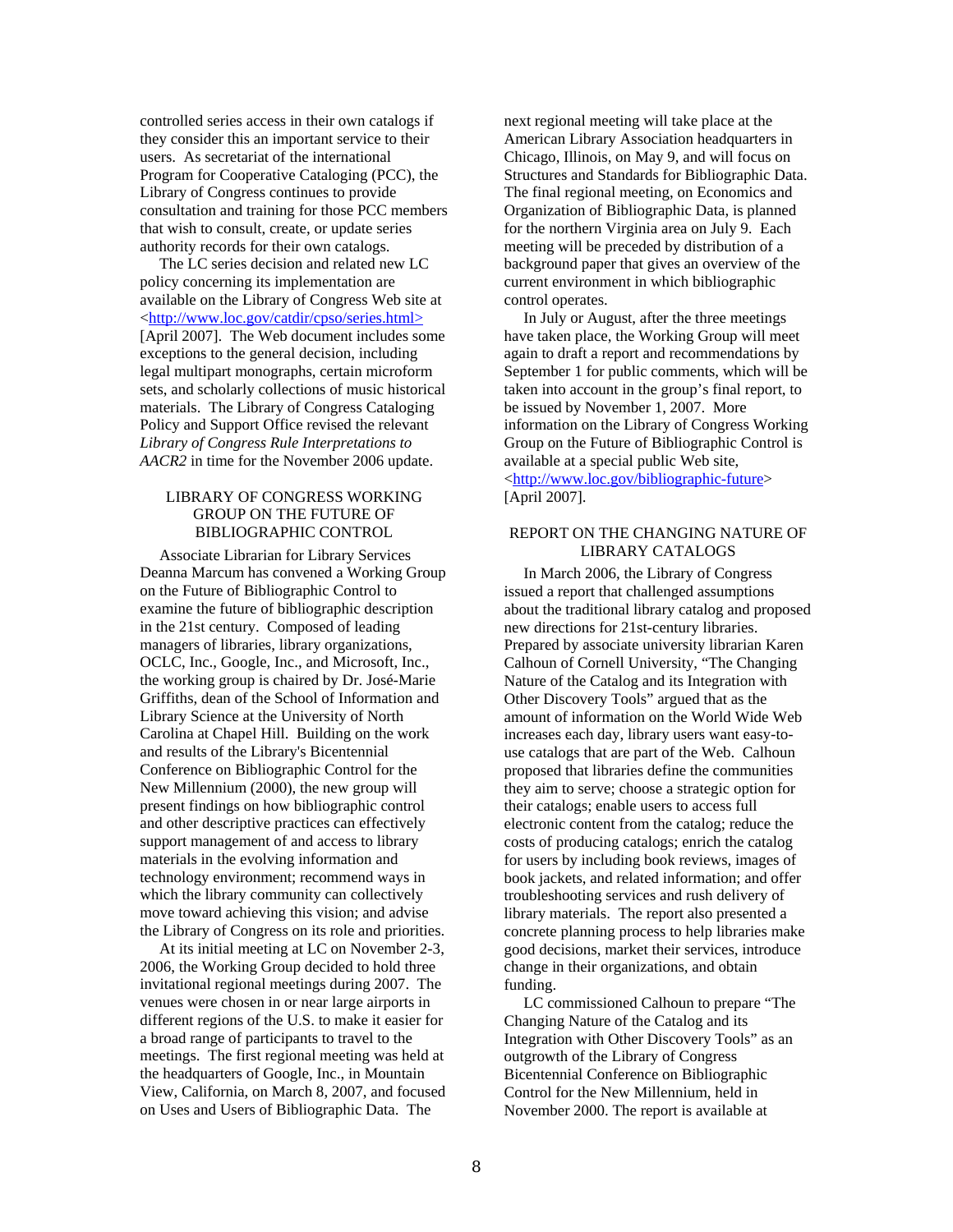<[http://www.loc.gov/catdir/calhoun-report](http://www.loc.gov/catdir/calhoun-report-final.pdf)[final.pdf](http://www.loc.gov/catdir/calhoun-report-final.pdf)> [April 2007].

中山天京

**World Library and Information Congress: 73rd IFLA General Conference and Council, Durban, South Africa, August 2007** 

Meetings related to Cataloguing Section or Division IV interests are listed below. *Please note that meeting room assignments follow the Cataloguing Section Review and Working Group meetings as these meetings do not appear in the official IFLA conference programme*. (See IFLANET for more information: [http://www.ifla.org/IV/ifla73/index.htm\)](http://www.ifla.org/IV/ifla73/index.htm)

**Cataloguing Section Standing Committee meetings**:

 Saturday, 18 August: 14:30-17:20 Friday, 24 August: 14:00-16:50

**Cataloguing Section programme**: Wednesday, 22 August: 16:00-18:00

**Cataloguing Section Review & Working group meetings and room assignments:** 

#### **FRBR Review Group**

 Tuesday, 21 August: 08:30-10:30 (12e) **FRBR Working Group on Aggregates** Tuesday, 21 August: 13:45-15:45 (12e) **FRBR Working Group on Expression Entity**

Tuesday, 21 August: 16:00-18:00 (12e)

**ISBD Review Group** 

 Monday, 20 August: 08:30-10:30 (12ab) Thursday, 23 August: 08:30-10:30 (12ab)

 **ISBD Study Group on Examples** Monday, 20 August: 12:15-14:15 (12cd) **ISBD Material Designation Study Group**  Monday, 20 August: 14:30-17:30 (12cd)

 **Working Group for Bibliographic Recommendations for Digital Text Documents** Wednesday, 22 August: 08:30-11:30 (12ab)

**Division IV Coordinating Board**: Friday, 17 August: 15:00-18:00 Friday, 24 August: 17:00-18:30

**Division IV programme**: Sunday, 19 August: 13:45-15:45

**Joint programme of Bibliography Section, National Libraries Section, and Classification & Indexing Section**: Monday, 20 August: 10:45-12:45

**Other Division IV section and related programmes**:

**BibliographySection:** Wednesday, 22 August: 10:45-12:45

**Classification & Indexing Section**: Thursday, 23 August: 10:45-12:45

**Knowledge Management Section**: Tuesday, 21 August: 16:00-18:00

**Celebration of new IFLA publications (including consolidated ISBD)**: Wednesday, 22 August, 8:30-10:30

**IFLA-CDNL Alliance for Bibliographic Standards (ICABS) programme**: Thursday, 23 August: 8:30-10:30

**Joint programme of National Libraries Section with ICABS and Information Technology Section**: Tuesday, 21 August: 10:45-12:45

**UNIMARC programme**: Monday, 20 August: 10:45-12:45